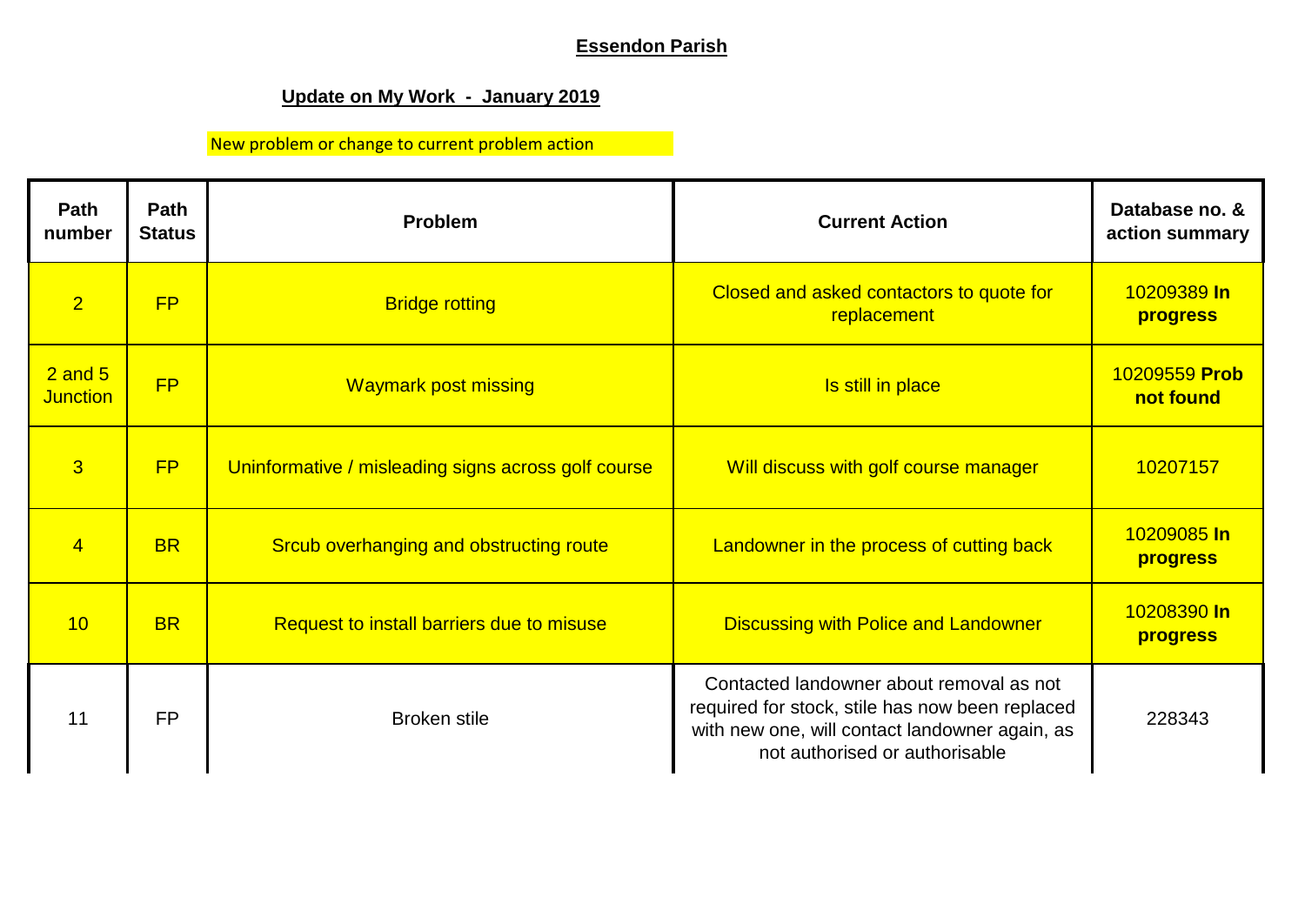### **Essendon Parish**

| 13 | FP          | <b>Misuse by motorbikes</b>                       | <b>Awaiting evidence from Police and Landowner</b>                                                                                             | 10209501                |
|----|-------------|---------------------------------------------------|------------------------------------------------------------------------------------------------------------------------------------------------|-------------------------|
| 13 | FP          | Dog mess, in bags thrown in pond and hedge        | Gave signs to landowner to put up                                                                                                              | 10209499 Done           |
| 13 | FP          | Scrub within path forcing walkers more into field | Will look at CMS vols cutting back                                                                                                             | 10209500                |
| 15 | FP          | <b>Fly tipping</b>                                | Awaiting out come of agreement / document for<br>removal, currently not blocking footpath                                                      | 2308767 passed<br>to BC |
| 15 | FP          | <b>Misuse by motorbikes</b>                       | <b>Awaiting evidence from Police and Landowner</b>                                                                                             | 10209502                |
| 16 | <b>FP</b>   | Trees planted in footpath now narrowing the width | will write to house / land owner and as they are<br>removed                                                                                    | 10207159                |
| 18 | <b>BR</b>   | Security camera installed on bridleway            | Discussing with Enforcement Officer                                                                                                            | 10204353                |
| 18 | <b>BR</b>   | <b>Fencing installed in bridleway</b>             | <b>Discussing with Enforcement Officer</b>                                                                                                     | 10204354                |
| 19 | <b>FP</b>   | New fence being installed in footpath             | Measured and contacted landowner, width being<br>discussed, walkers may make MOD app for width<br>claim, no futher information or App received | 10203603 Noted          |
| 23 | <b>BOAT</b> | Surface rutted and muddy                          | <b>Need to inspect</b>                                                                                                                         | 10206875                |